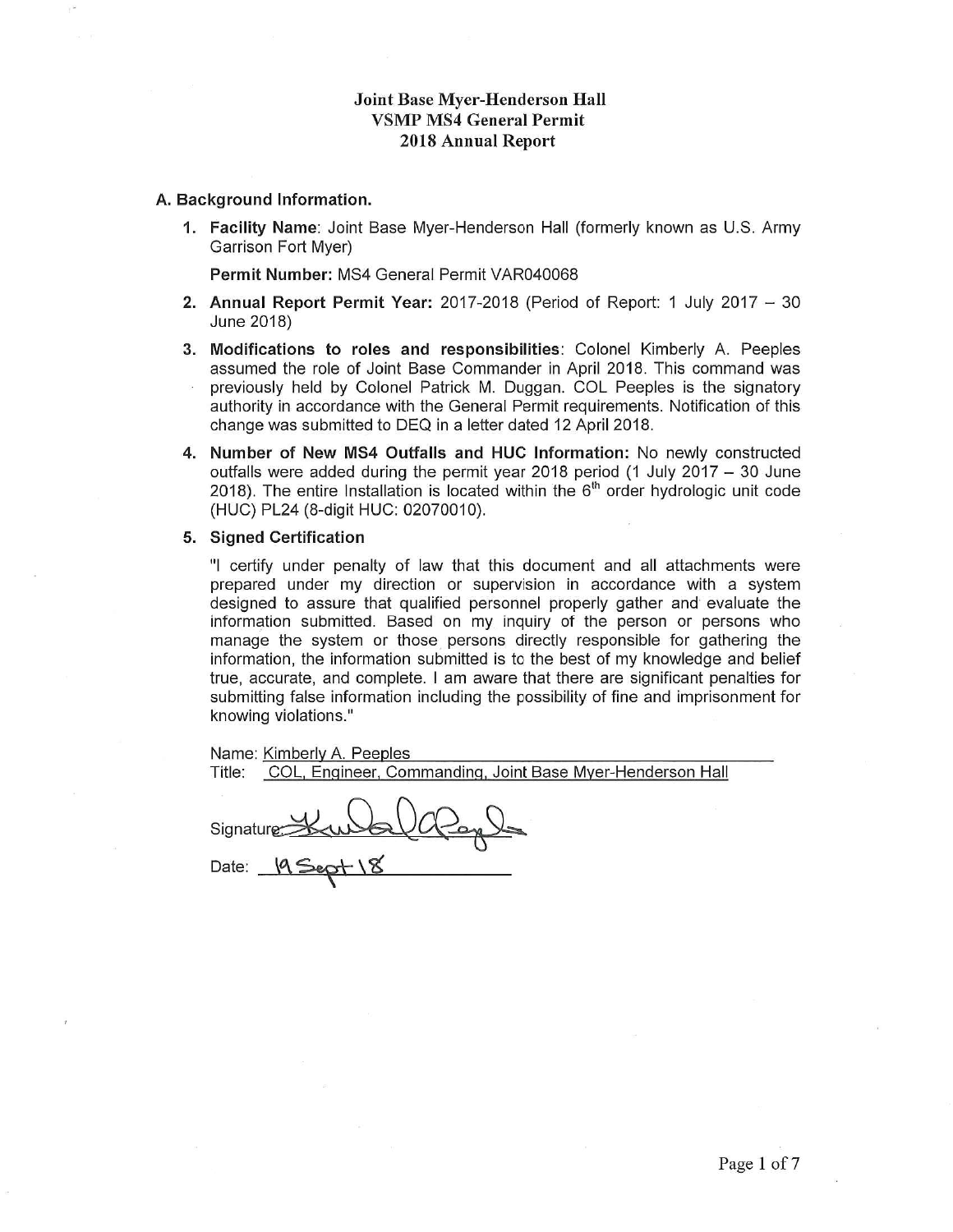#### **B. Permit Conditions Compliance Assessment.**

- **1. Status of Compliance with MS4 Permit Conditions.** A summary of compliance with the MS4 permit conditions is documented in **Attachment 1.** The summary provides the required annual report documentation specified in Section II of the 2013 MS4 General Permit for Joint Base Myer-Henderson Hall (JBM-HH).
- **2. Best Management Practice (BMP) Assessment.** The BMPs identified in JBM-HH's MS4 Program Plan were assessed for their effectiveness at preventing stormwater pollution. At this time, the BMPs appear to be effective at controlling stormwater pollution; new BMPs will be developed and implemented in the future if the current BMPs are deemed to be ineffective. The United States Army Corps of Engineers (USACE) has designed future BMPs to be implemented to meet the Chesapeake Bay total maximum daily load (TMDL) pollutant reductions required during the current and future permit cycles.
- **3. Progress towards Achieving Measurable Goals. Attachment 1** presents a summary evaluation of JBM-HH's progress towards achieving the measurable goals contained in the approved MS4 Program Plan.

#### **C. Results of Information Collected and Analyzed, including Monitoring Data, if any, during the Reporting Period.**

Stormwater benchmark monitoring for total suspended solids (TSS) and total petroleum hydrocarbons (TPH) is required under the Virginia Industrial Stormwater General Permit (VAR05), which is administered by the Virginia Department of Environmental Quality (DEQ). JBM-HH obtained coverage under the general permit, effective 1 July 2014, (VAR051296) for discharges at two outfalls, 003 and 005. Stormwater monitoring was conducted at Outfalls 003 and 005 for five semi-annual monitoring periods.

In August 2017, JBM-HH requested a benchmark monitoring waiver for the remainder of the permit term from DEQ, as the monitoring results for the five monitoring periods were below benchmark concentration values. DEQ approved the waiver request on 4 October 2017.

The Industrial General Permit also requires that quarterly visual stormwater monitoring be conducted at the regulated outfalls. No indications of stormwater pollution were identified during visual monitoring conducted during this reporting period (01 July 2017 – 30 June 2018).

**D. Future Stormwater Activities.** During the next reporting period, illicit discharge tracking will continue. Visual stormwater monitoring will continue in compliance with JBM-HH's Industrial Stormwater General Permit. Ongoing and future construction activities will be routinely monitored for compliance with stormwater and erosion and sediment control permits. Routine inspections will be continued for JBM-HH's industrial activities. Public education and outreach activities, training, and other required actions related to the six minimum control measures will be implemented as described in the Installation's MS4 Program Plan.

**E. Best Management Practices and Measurable Goal Modifications.** BMPs for stormwater pollution prevention will be updated as needed to comply with the requirements of the 2013 MS4 General Permit. Details are provided in the Installation's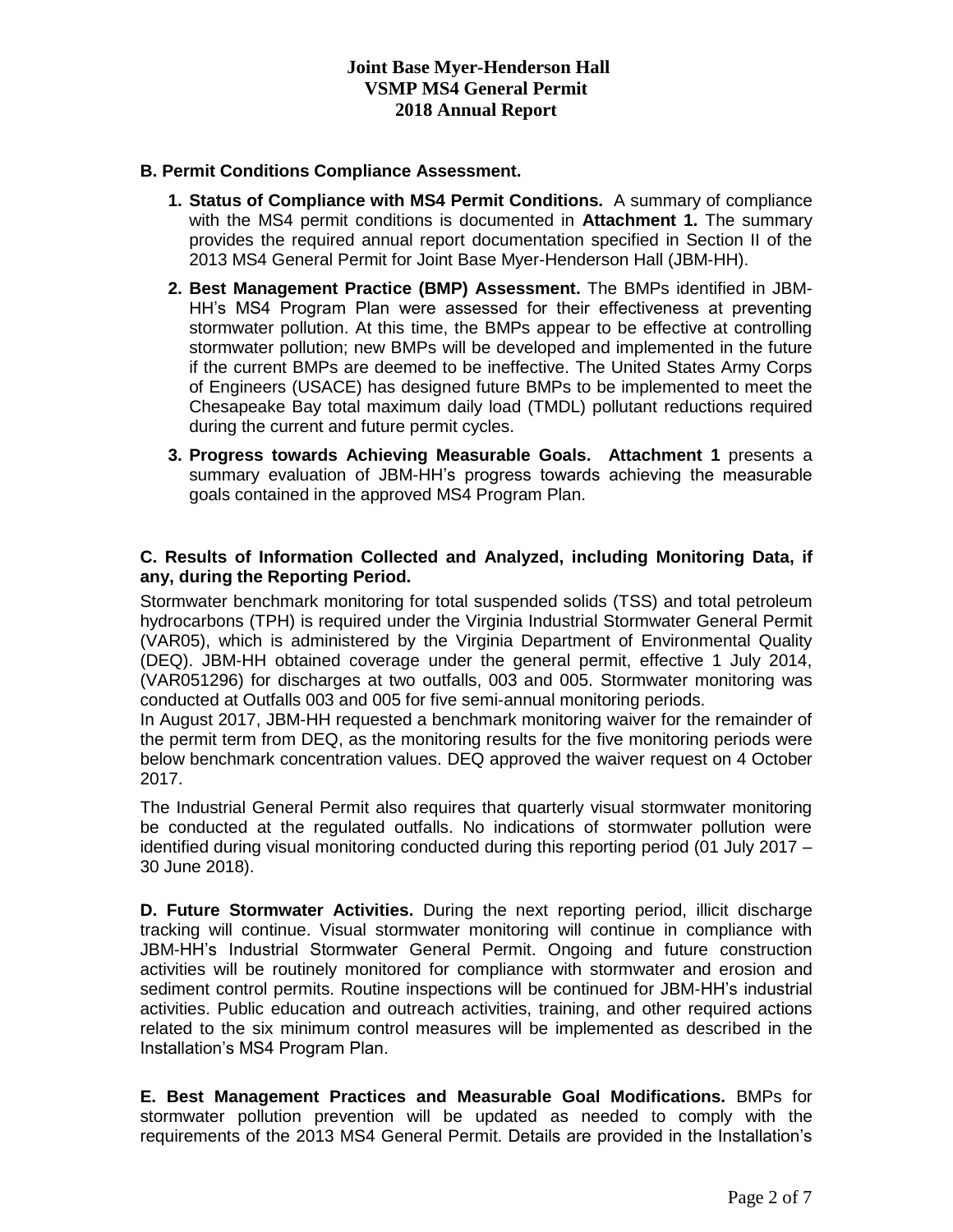## **Joint Base Myer-Henderson Hall VSMP MS4 General Permit 2018 Annual Report**

MS4 Program Plan. BMPs and measurable goals will be modified as necessary to conform to the requirements of the new 2018 MS4 General Permit once the final permit is issued. New MS4 Program elements are being initiated as described in Section B of this report. At this time, no significant stormwater pollution concerns requiring modifications to measurable goals or BMPs have been identified.

**F. Reliance on Another Government Entity to Satisfy Permit Obligations.** The USACE is responsible for ensuring that contractors for construction projects under their oversight comply with the provisions of the MS4 permit as well as federal and state stormwater regulations. JBM-HH Environmental Management Division (EMD) reviews projects for compliance and conducts periodic compliance inspections of construction activities. USACE also prepared JBM-HH's Chesapeake Bay TMDL Action Plan and will design and manage construction of BMPs to meet Chesapeake Bay TMDL pollutant load reduction targets in this and subsequent permit terms.

Construction projects disturbing more than 2,500 square feet must obtain an approved erosion and sediment control plan and a Virginia Stormwater Management Program (VSMP) General Permit for Discharges of Stormwater from Construction Activities. Virginia DEQ is the permit review and issuing authority for erosion and sediment control plans and Construction General Permits, as JBM-HH is a federal entity.

**G. The approval status of any programs pursuant to Section II C**. There are no applicable programs that impact JBM-HH.

### **H. TMDL Special Conditions.**

### **1. Part I.B, Special Conditions for Approved Total Maximum Daily Loads other than the Chesapeake Bay**:

The MS4 General Permit requires permittees to address pollutants for which the MS4 has been assigned a wasteload allocation (WLA) in an approved TMDL (other than the Chesapeake Bay TMDL). Because JBM-HH discharges to the Potomac River, the Installation is required to have a TMDL Action Plan for polychlorinated biphenyls (PCBs). The PCB TMDL Action Plan for JBM-HH was developed from March-July 2016 and submitted to the Virginia DEQ on 18 July 2016. The Plan was approved by DEQ in a letter dated 26 July 2016.

The Plan describes three outfalls (012, 013, and 021) on the Installation to be monitored for PCBs twice during the calendar year of 2017. Implementation of the Plan began in Fall 2016 with the preparation and coordination with the laboratory for the PCB sampling. The first sampling event occurred on 11 May 2017. PCB concentrations were not detected in discharges from any of the three outfalls. A second qualifying rain event that produced flow from the three outfalls did not occur by the end of 2017. The next sampling event occurred on April 24, 2018, when flow was produced from Outfall 021. PCB concentrations were not detected in the sample. Outfall 013 was sampled on August 21, 2018 and laboratory results indicated PCB concentrations were not detected in the sample. The final sampling event for Outfall 012 will be conducted in the near future.

Additionally, the public education portion of the PCB TMDL Action Plan was implemented during the previous reporting period through publishing an article in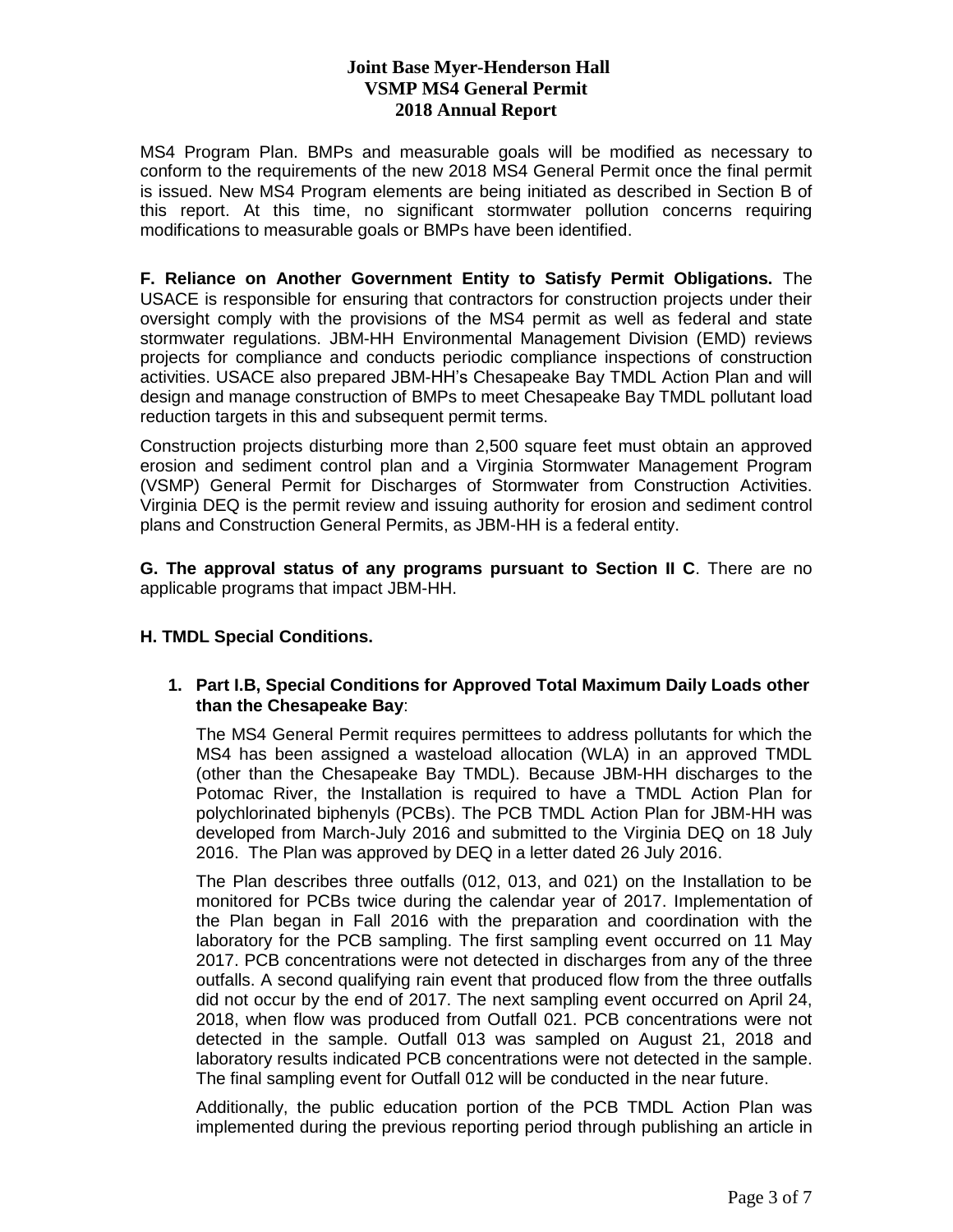# **Joint Base Myer-Henderson Hall VSMP MS4 General Permit 2018 Annual Report**

the Installation's newspaper, The Pentagram, titled "PCBs: Cleaning up the former 'miracle chemical,'" and updating the annual stormwater pollution prevention training program for Directorate of Public Works (DPW) staff to include a section on PCBs.

## **2. Part I.C, Special condition for the Chesapeake Bay TMDL:**

The MS4 General Permit required preparation of a Chesapeake Bay TMDL Action Plan by 30 June 2015. This plan was prepared by the USACE and the final version was submitted to the Virginia DEQ on 18 December 2016. DEQ accepted the final version of the plan. Final selection of control measures to achieve the required first permit cycle reductions was completed by USACE in April 2016. A combination of five control measures was selected to achieve the reduction goals and bid documents were prepared by USACE for construction of the control measures.

The first control measure projects to be constructed involved replacing an area of impervious pavement with permeable pavement and installing a bioretention area to treat parking lot runoff. This project was completed in May 2018.

Construction on the four remaining control measure projects began at the end of July 2018 and is anticipated to be completed in October 2018.

The Chesapeake Bay TMDL Action Plan has undergone updates for the new permit term and is included as an attachment to this report. This version of the Action Plan includes descriptions of the above-described BMPs.

An Excel spreadsheet containing information on the completed and proposed control measures, including the estimated nitrogen, phosphorus and TSS reductions for each measure, is provided as a separate file with this report.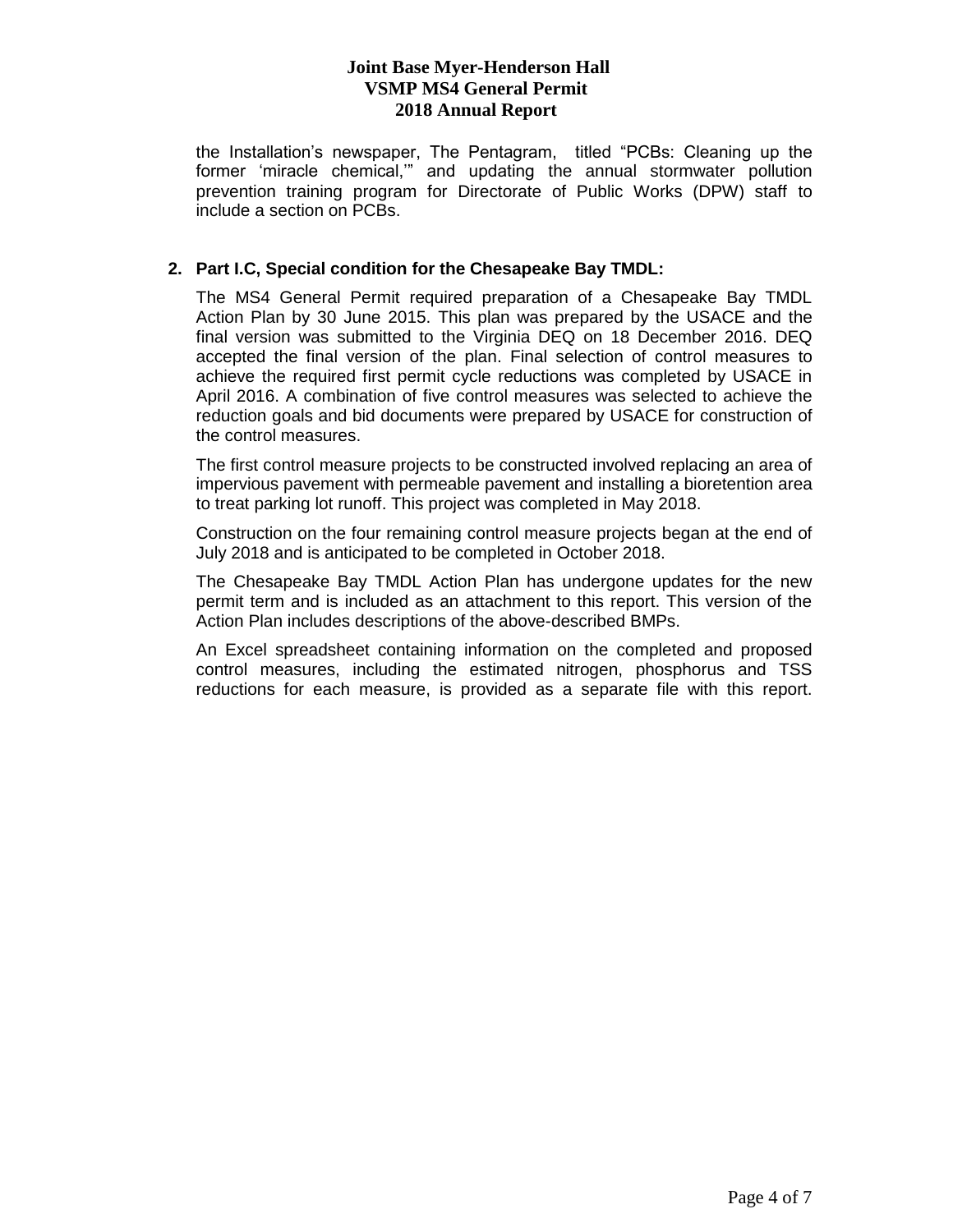| Attachment 1 - VSMP MS4 General Permit 2018 Annual Report                                                                                                                                                                                                                                                                          |                                                            |                                                                                                                                                                                                                                                                                                                                                                                                                                                                                                                                                                                                                                                                                  |                                                                                                                                        |                                        |  |  |  |
|------------------------------------------------------------------------------------------------------------------------------------------------------------------------------------------------------------------------------------------------------------------------------------------------------------------------------------|------------------------------------------------------------|----------------------------------------------------------------------------------------------------------------------------------------------------------------------------------------------------------------------------------------------------------------------------------------------------------------------------------------------------------------------------------------------------------------------------------------------------------------------------------------------------------------------------------------------------------------------------------------------------------------------------------------------------------------------------------|----------------------------------------------------------------------------------------------------------------------------------------|----------------------------------------|--|--|--|
| <b>JBM-HH Minimum Control Measure Progress Evaluation</b>                                                                                                                                                                                                                                                                          |                                                            |                                                                                                                                                                                                                                                                                                                                                                                                                                                                                                                                                                                                                                                                                  |                                                                                                                                        |                                        |  |  |  |
| <b>Permit Section: Requirement</b>                                                                                                                                                                                                                                                                                                 |                                                            | <b>Implementation/Progress Summary</b>                                                                                                                                                                                                                                                                                                                                                                                                                                                                                                                                                                                                                                           |                                                                                                                                        |                                        |  |  |  |
| Minimum Control Measure 1: Public Education and Outreach on Stormwater Impacts                                                                                                                                                                                                                                                     |                                                            |                                                                                                                                                                                                                                                                                                                                                                                                                                                                                                                                                                                                                                                                                  |                                                                                                                                        |                                        |  |  |  |
|                                                                                                                                                                                                                                                                                                                                    | <b>High-Priority</b><br><b>WQ Issue</b>                    | <b>Activity/Progress</b>                                                                                                                                                                                                                                                                                                                                                                                                                                                                                                                                                                                                                                                         | <b>Target</b><br><b>Audience/Estimated</b><br><b>Total Audience</b>                                                                    | <b>Estimated</b><br>% Reached          |  |  |  |
|                                                                                                                                                                                                                                                                                                                                    | Oil & grease,<br>hydrocarbons<br>and related<br>pollutants | • Updated Stormwater Pollution Prevention brochures for new employees at JBM-HH, included in the new<br>hire packets.<br>. Published an article in the Pentagram, JBM-HH's weekly newspaper, regarding the purpose of the new<br>stormwater control measures (permeable pavement and bioretention area) recently constructed on base.<br>• Presented stormwater pollution prevention topics at the Environmental Quality Control Committee<br>(EQCC) Meeting held in February 2018 and provided information on stormwater issues to directors and<br>managers of other departments and organizations on the Installation to be further disseminated among<br>Installation staff. | Civilian Employees/~5,600<br><b>Active Duty Military</b><br>Population/~2,020<br>Residents/~1,000                                      | 30%<br>35%<br>30%                      |  |  |  |
| Section II.B.1.g(1): A list of the education and outreach<br>activities conducted during the reporting period for each<br>high-priority water quality issue, the estimated number<br>of people reached, and an estimated percentage of the<br>target audience or audiences that will be reached.                                   | Sediment                                                   | • Updated Stormwater Pollution Prevention brochures for new employees at JBM-HH, included in the new<br>hire packets.<br>. Published an article in the Pentagram, JBM-HH's weekly newspaper, regarding the purpose of the new<br>stormwater BMPs (permeable pavement and bioretention area) recently constructed on base.<br>• Presented on stormwater pollution prevention topics at the Environmental Quality Control Committee<br>(EQCC) Meeting held in February 2018 and provided information on stormwater issues to directors and<br>managers of other departments and organizations on the Installation to be further disseminated among<br>Installation staff.          | Civilian Employees/~5,600<br><b>Active Duty Military</b><br>Population/~2,020<br>Residents/~1,000                                      | 30%<br>35%<br>30%                      |  |  |  |
|                                                                                                                                                                                                                                                                                                                                    | Trash and<br>Litter                                        | • Updated Stormwater Pollution Prevention brochures for new employees at JBM-HH, included in the new<br>hire packets.<br>. Published an article in the Pentagram, JBM-HH's weekly newspaper, regarding the purpose of the new<br>stormwater BMPs (permeable pavement and bioretention area) recently constructed on base.<br>• Presented on stormwater pollution prevention topics at the Environmental Quality Control Committee<br>(EQCC) Meeting held in February 2018 and provided information on stormwater issues to directors and<br>managers of other departments and organizations on the Installation to be further disseminated among<br>Installation staff.          | Civilian Employees/~5,600<br><b>Active Duty Military</b><br>Population/~2,020<br>Residents/~1,000                                      | 20%<br>30%<br>40%                      |  |  |  |
| Education and Outreach activities planned for the next reporting period and the estimated target audiences to be reached are summarized below:                                                                                                                                                                                     |                                                            |                                                                                                                                                                                                                                                                                                                                                                                                                                                                                                                                                                                                                                                                                  |                                                                                                                                        |                                        |  |  |  |
| Section II.B.1.g(2): A list of the education and outreach<br>activities that will be conducted during the next reporting<br>period for each high-priority water quality issue, the<br>estimated number of people that will be reached, and an<br>estimated percentage of the target audience or<br>audiences that will be reached. | <b>High-Priority</b><br><b>WQ Issue</b>                    | <b>Activity</b>                                                                                                                                                                                                                                                                                                                                                                                                                                                                                                                                                                                                                                                                  | <b>Target</b><br><b>Audience/Estimated</b><br><b>Total Audience</b>                                                                    | <b>Estimated</b><br>% to be<br>Reached |  |  |  |
|                                                                                                                                                                                                                                                                                                                                    | Oil & grease,<br>hydrocarbons<br>and related<br>pollutants | . Publish one article in the Pentagram related to preventing oil &grease/hydrocarbon pollution.<br>• Create and distribute stormwater pollution prevention brochures for the medical and dental clinics on base.<br>• Update web page with new information regarding spill reporting and the car washing policy.<br>• Conduct outreach at the DPW Yard with the maintenance staff regarding basewide stormwater policy,<br>stormwater permit requirements, and good housekeeping practices.<br>• Display stormwater pollution prevention table tents at the Dining Facility.                                                                                                     | Civilian Employees/~5,600<br><b>Active Duty Military</b><br>Population/~2,020<br>Residents/~1,000<br>DPW maintenance<br>employees/~100 | 20%<br>20%<br>30%                      |  |  |  |
|                                                                                                                                                                                                                                                                                                                                    | Sediment                                                   | • Create and distribute stormwater pollution prevention brochures for the medical and dental clinics on base.<br>• Update web page with new information regarding spill reporting and the car washing policy.<br>• Conduct outreach at the DPW Yard with the maintenance staff regarding base-wide stormwater policy,<br>stormwater permit requirements, and good housekeeping practices.<br>• Display stormwater pollution prevention table tents at the Dining Facility.                                                                                                                                                                                                       | Civilian Employees/~5,600<br><b>Active Duty Military</b><br>Population/~2,020<br>Residents/~1,000<br>DPW maintenance<br>employees/~100 | 20%<br>20%<br>20%<br>80%               |  |  |  |
|                                                                                                                                                                                                                                                                                                                                    | Trash and<br>Litter                                        | . Publish one Pentagram article regarding and the impact plastic bags on water quality.<br>• Create and distribute stormwater pollution prevention brochures for the medical and dental clinics on base.<br>• Update web page with new information regarding spill reporting and the car washing policy.<br>• Conduct outreach at the DPW Yard with the maintenance staff regarding base-wide stormwater policy,<br>stormwater permit requirements, and good housekeeping practices.<br>• Display stormwater pollution prevention table tents at the Dining Facility.                                                                                                            | Civilian Employees/~5,600<br><b>Active Duty Military</b><br>Population/~2,020<br>Residents/~1,000<br>DPW maintenance<br>employees/~100 | 35%<br>20%<br>40%                      |  |  |  |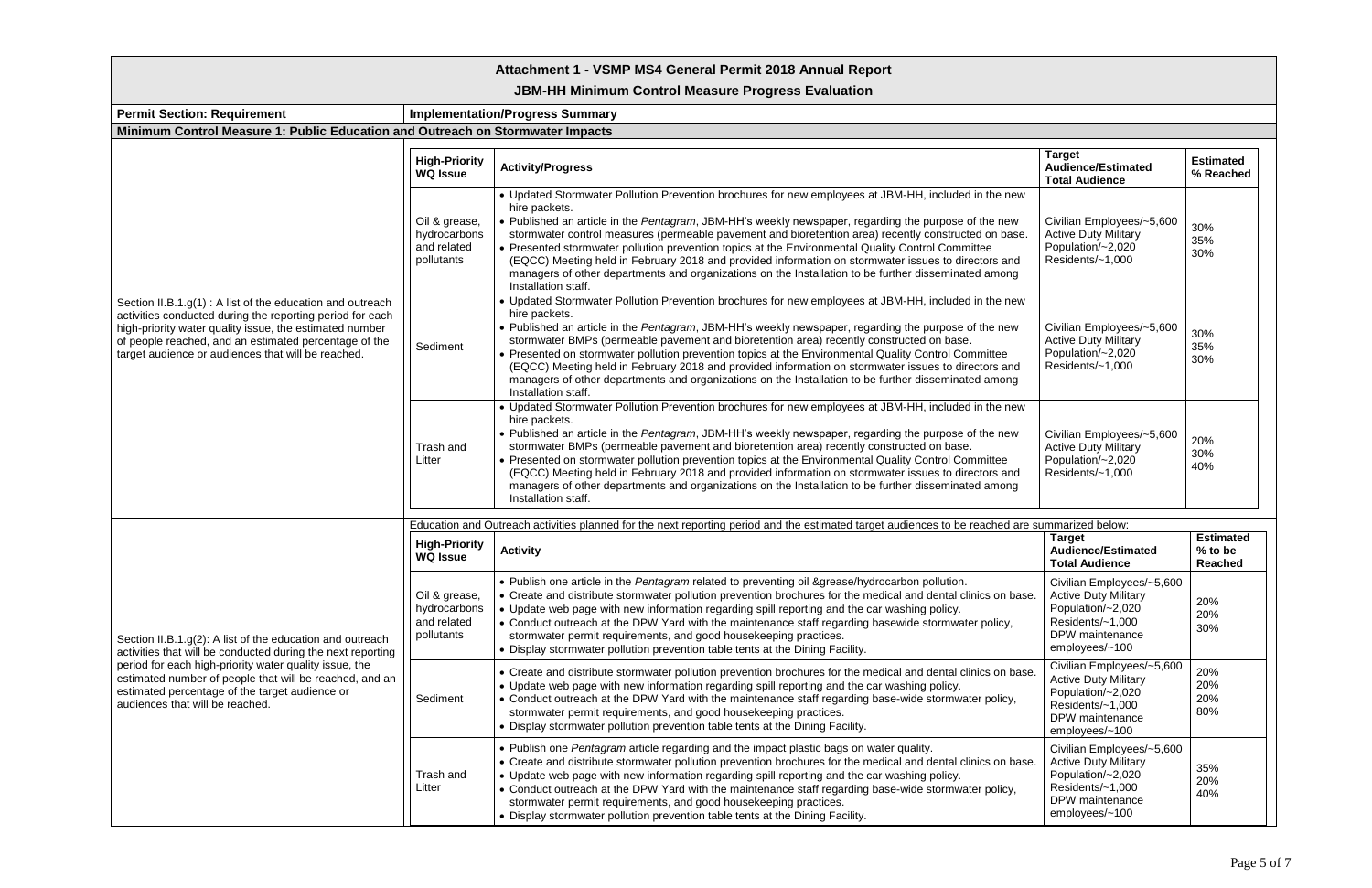# **Attachment 1 - VSMP MS4 General Permit 2018 Annual Report**

**JBM-HH Minimum Control Measure Progress Evaluation**

| <b>Permit Section: Requirement</b>                                                                                                                                                                                                                                                                                                                                                                | <b>Implementation/Progress Summary</b>                                                                                                                                                                                                                                                                                                                                                                                                                                                                                                                                                                                                                                                     |  |  |  |  |  |
|---------------------------------------------------------------------------------------------------------------------------------------------------------------------------------------------------------------------------------------------------------------------------------------------------------------------------------------------------------------------------------------------------|--------------------------------------------------------------------------------------------------------------------------------------------------------------------------------------------------------------------------------------------------------------------------------------------------------------------------------------------------------------------------------------------------------------------------------------------------------------------------------------------------------------------------------------------------------------------------------------------------------------------------------------------------------------------------------------------|--|--|--|--|--|
| Minimum Control Measure 2: Public Involvement/Participation                                                                                                                                                                                                                                                                                                                                       |                                                                                                                                                                                                                                                                                                                                                                                                                                                                                                                                                                                                                                                                                            |  |  |  |  |  |
| Section II.B.2.d(1): A web link to the MS4 Program Plan<br>and annual report                                                                                                                                                                                                                                                                                                                      | http://www.jbmhh.army.mil/WEB/JBMHH/Directorates/EnvironmentalManagement.html                                                                                                                                                                                                                                                                                                                                                                                                                                                                                                                                                                                                              |  |  |  |  |  |
|                                                                                                                                                                                                                                                                                                                                                                                                   | The following public involvement/participation activities were held during this reporting year:                                                                                                                                                                                                                                                                                                                                                                                                                                                                                                                                                                                            |  |  |  |  |  |
| Section II.B.2.d(2): Documentation of compliance with the<br>public participation requirements of this section.                                                                                                                                                                                                                                                                                   | • JBM-HH held an Earth Day base-wide cleanup that involved multiple organizations on the Installation from 16 April through 20 A<br>• JBM-HH held a paper shredding and recycling event on 18 and 19 April 2018 where multiple organizations on the Installation we<br>• A JBM-HH representative attended VA DEQ's Public Hearing on the 2018 MS4 Permit, held at the DEQ Woodbridge Office on 9<br>• Representatives of JBM-HH attended/called in for the Department of Defense Chesapeake Bay Action Team Meetings on 25 Ja<br>2018.                                                                                                                                                     |  |  |  |  |  |
|                                                                                                                                                                                                                                                                                                                                                                                                   | EMD is currently in the process of planning public involvement activities for the next year (2019) as described in the MS4 Program                                                                                                                                                                                                                                                                                                                                                                                                                                                                                                                                                         |  |  |  |  |  |
| Minimum Control Measure 3: Illicit Discharge Detection and Elimination                                                                                                                                                                                                                                                                                                                            |                                                                                                                                                                                                                                                                                                                                                                                                                                                                                                                                                                                                                                                                                            |  |  |  |  |  |
| Section II.B.3.a: The operator shall maintain an accurate<br>storm sewer system map and information table and shall<br>update it in accordance with the schedule set out in Table                                                                                                                                                                                                                 | The Installation has an updated storm sewer system map and outfall information table. Additional information has been added to tl<br>continually be updated as needed.                                                                                                                                                                                                                                                                                                                                                                                                                                                                                                                     |  |  |  |  |  |
| Section II.B.3.f(1): A list of any written notifications of<br>physical interconnection given by the operator to other<br>MS4s.                                                                                                                                                                                                                                                                   | JBM-HH has notified Arlington County and Arlington National Cemetery of interconnections to their MS4 systems. There have bee<br>interconnections issued. EMD has been in communication with both Arlington County and the Arlington National Cemetery regardi<br>monitoring results were provided to Arlington County Department of Environmental Services, as well as DEQ. JBM-HH communica<br>Cemetery's Environmental Compliance Program Manager regarding stormwater and MS4-related issues.                                                                                                                                                                                          |  |  |  |  |  |
|                                                                                                                                                                                                                                                                                                                                                                                                   | All 23 outfalls were screened in April and July 2018.                                                                                                                                                                                                                                                                                                                                                                                                                                                                                                                                                                                                                                      |  |  |  |  |  |
| Section II.B.3.f(2): The total number of outfalls screened<br>during the reporting period, the screening results, and<br>detail of any follow-up actions necessitated by the<br>screening results.                                                                                                                                                                                                | Conditions requiring follow-up actions were observed at two outfalls. One of the outfalls was observed to have age-related damage<br>repairs are pending. There was no flow from this outfall. The second outfall was observed with clear flow, which was traced back to<br>swimming pool and is suspected to be due to a leak. Follow up actions are described below.                                                                                                                                                                                                                                                                                                                     |  |  |  |  |  |
| Section II.B.3.f(3): A summary of each investigation<br>conducted by the operator of any suspected illicit<br>discharge. The summary must include: (i) the date that the<br>suspected discharge was observed, reported, or both; (ii)<br>how the investigation was resolved, including any follow-<br>up, and (iii) resolution of the investigation and the date the<br>investigation was closed. | On 23 April 2018, flow was observed from an outfall located on the northern property boundary of the Installation. EMD staff invest<br>tests of the water for chlorine and ammonia (slight detection of chlorine, non-detect for ammonia). EMD staff traced the flow back<br>Officers Club. The flow is suspected to be a potable water leak in the pump house. An EMD representative spoke to the POC with<br>issue and advised them to ensure there are no active leaks within the pump house. Additionally, a work order was submitted to ad                                                                                                                                            |  |  |  |  |  |
| Minimum Control Measure 4: Construction site stormwater runoff control                                                                                                                                                                                                                                                                                                                            |                                                                                                                                                                                                                                                                                                                                                                                                                                                                                                                                                                                                                                                                                            |  |  |  |  |  |
| Section II.B.4.f(1): Total number of regulated land-<br>disturbing activities                                                                                                                                                                                                                                                                                                                     | No projects occurred at Fort Myer or Henderson Hall with land-disturbing activities that required a construction stormwater permit.                                                                                                                                                                                                                                                                                                                                                                                                                                                                                                                                                        |  |  |  |  |  |
| Section II.B.4.f(2): Total number of acres disturbed                                                                                                                                                                                                                                                                                                                                              | N/A                                                                                                                                                                                                                                                                                                                                                                                                                                                                                                                                                                                                                                                                                        |  |  |  |  |  |
| Section II.B.4.f(3): Total number of inspections conducted                                                                                                                                                                                                                                                                                                                                        | N/A                                                                                                                                                                                                                                                                                                                                                                                                                                                                                                                                                                                                                                                                                        |  |  |  |  |  |
| Section II.B.4.f(4): A summary of the enforcement actions<br>taken, including the total number and type of enforcement<br>actions taken during the reporting period.                                                                                                                                                                                                                              | N/A                                                                                                                                                                                                                                                                                                                                                                                                                                                                                                                                                                                                                                                                                        |  |  |  |  |  |
| Minimum Control Measure 5: Post-construction stormwater management in new development and development on prior developed lands                                                                                                                                                                                                                                                                    |                                                                                                                                                                                                                                                                                                                                                                                                                                                                                                                                                                                                                                                                                            |  |  |  |  |  |
| Section II.B.5.e(9): the operator shall annually track and<br>report the total number of inspections completed and,<br>when applicable, the number of enforcement actions taken<br>to ensure long-term maintenance.<br>The operator shall submit an electronic database or<br>spreadsheet of all stormwater management facilities<br>brought online during each reporting year with the           | JBM-HH is a military installation. Inspection and maintenance of all stormwater management facilities (SMFs) on the Installation is<br>Maintenance issues are managed through the DPW work order process; enforcement actions are not applicable. Standard Operat<br>for all SMFs on the Installation that include checklist forms to document the inspections and maintenance. In 2018, DPW hired US<br>across the installation on a routine basis. The USACE Inspection Team conducted inspections of 12 SMFs on 18 and 19 April 201<br>EMD is responsible for maintaining completed documentation received from USACE. EMD is in the process of submitting work ord<br>the inspections. |  |  |  |  |  |
| appropriate annual report.                                                                                                                                                                                                                                                                                                                                                                        | Two new stormwater management facilities were brought online during this reporting period, including a permeable paved area an<br>the data for these stormwater management facilities is included with this report.                                                                                                                                                                                                                                                                                                                                                                                                                                                                        |  |  |  |  |  |

In an Earth Day base-wide cleans and the procent procent procent procent multiple contactions on the Instituto stallation were involved. Office on 9 February 2018. gs on 25 January 2018, 26 April 2018, and 26 July

64 Program Plan.

added to the outfall information table and it will

re have been no new written notifications of tery regarding stormwater discharges. Benchmark I communicates regularly with Arlington National

ated damage; a work order was submitted and the aced back to the pump house for the Installation's

staff investigated the inlets and conducted field e flow back to the swimming pool pump house at the e POC with the Officer's Club to notify them of the mitted to address the issue and repairs are pending.

istallation is the responsibility of the DPW. dard Operating Procedures (SOPs) were developed W hired USACE to conduct inspections of SMFs 19 April 2018 and four SMFs on 23 August 2018. The ing work orders to correct deficiencies noted during

ved area and a bioretention area. A spreadsheet with